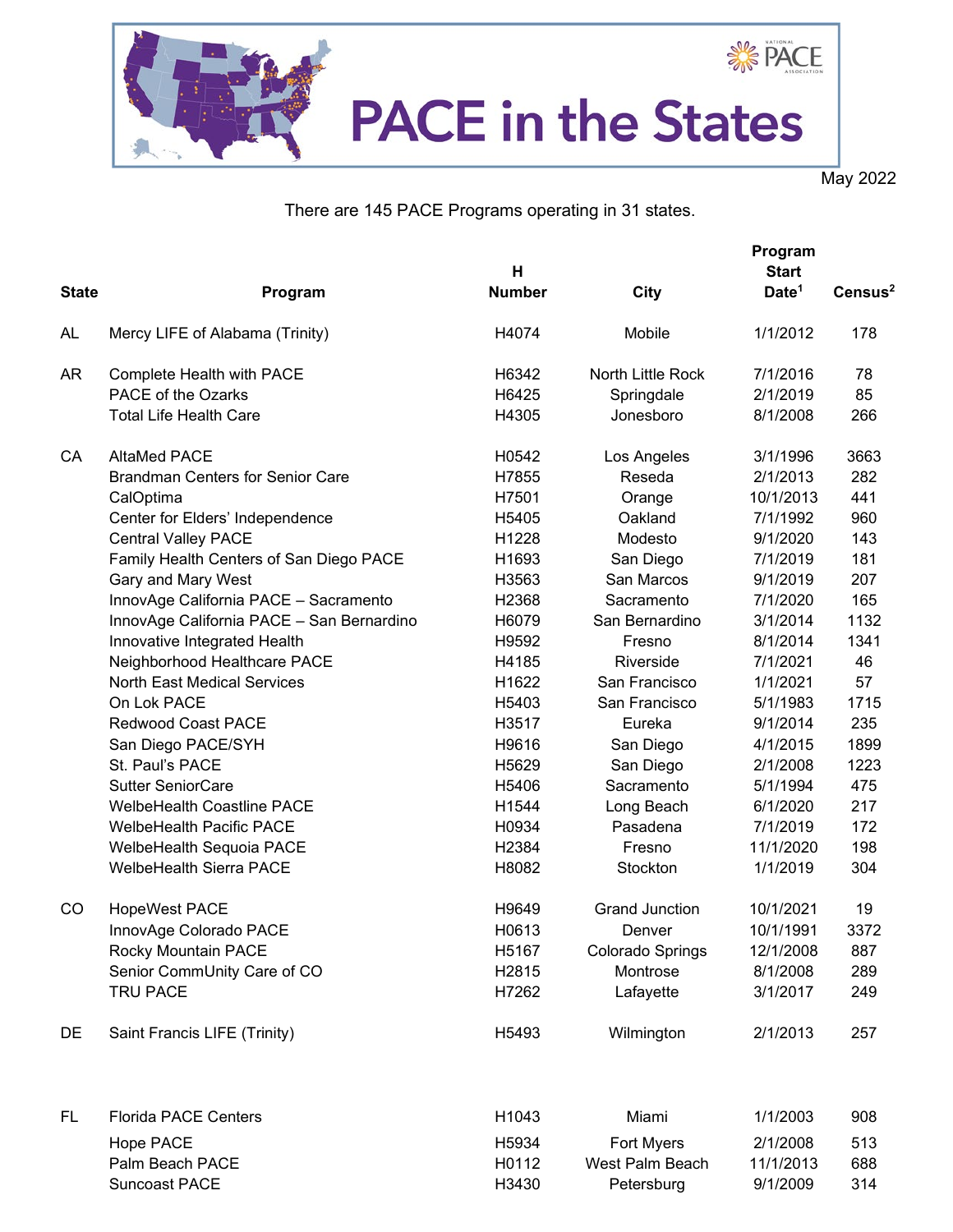|           | The PACE Place                         | H7469             | Jacksonville          | 3/1/2020  | 77   |
|-----------|----------------------------------------|-------------------|-----------------------|-----------|------|
| IA        | <b>PACE lowa</b>                       | H0216             | <b>Council Bluffs</b> | 1/1/2012  | 381  |
|           | Siouxland PACE                         | H8424             | Sioux City            | 8/1/2008  | 223  |
| IN        | Franciscan Senior Health & Wellness    | H5124             | Indianapolis          | 1/1/2015  | 240  |
|           | <b>PACE of Northeast Indiana</b>       | H0235             | Fort Wayne            | 5/1/2021  | 17   |
|           | <b>Reid Health PACE Center</b>         | H3522             | Richmond              | 11/1/2020 | 20   |
|           | Saint Joseph PACE (Trinity)            | H9842             | Mishawaka             | 9/1/2016  | 152  |
| KS        | <b>Ascension Living HOPE</b>           | H1714             | Wichita               | 9/1/2002  | 296  |
|           | <b>Bluestem PACE</b>                   | H9438             | Newton                | 8/1/2016  | 99   |
|           | <b>Midland Care PACE</b>               | H5822             | Topeka                | 1/1/2007  | 430  |
| LA        | PACE Baton Rouge                       | H6231             | <b>Baton Rouge</b>    | 7/1/2008  | 256  |
|           | <b>PACE Greater New Orleans</b>        | H1904             | <b>New Orleans</b>    | 9/1/2007  | 146  |
| МA        | <b>CHA PACE</b>                        | H2221             | Cambridge             | 4/1/1995  | 548  |
|           | <b>Element Care</b>                    | H2222             | Lynn                  | 4/1/1995  | 980  |
|           | <b>Harbor Health Services</b>          | H2218             | Dorchester            | 2/1/1996  | 534  |
|           | Mercy LIFE MA (Trinity)                | H0809             | Holyoke               | 3/1/2014  | 247  |
|           | Neighborhood PACE                      | H2223             | East Boston           | 6/1/1990  | 744  |
|           | <b>Serenity Care</b>                   | H0477             | Springfield           | 6/1/2014  | 489  |
|           | <b>Summit ElderCare</b>                | H2219             | Worcester             | 11/1/1995 | 1189 |
|           | Upham's PACE                           | H2220             | <b>Boston</b>         | 2/1/1996  | 262  |
| MD        | <b>Hopkins ElderPlus</b>               | H2109             | <b>Baltimore</b>      | 1/1/1996  | 137  |
| MI        | Ascension Living PACE Michigan         | H8769             | Flint                 | 8/1/2015  | 205  |
|           | <b>Care Resources</b>                  | H5610             | <b>Grand Rapids</b>   | 10/1/2006 | 272  |
|           | Community PACE at Home                 | H5085             | Newaygo               | 7/1/2017  | 81   |
|           | <b>Great Lakes PACE</b>                | H9185             | Saginaw               | 5/1/2015  | 160  |
|           | <b>Huron Valley PACE</b>               | H4118             | Ypsilanti             | 3/1/2014  | 251  |
|           | <b>LifeCircles</b>                     | H <sub>2936</sub> | Muskegon              | 2/1/2009  | 362  |
|           | <b>PACE Central Michigan</b>           | H2882             | Mount Pleasant        | 11/1/2018 | 131  |
|           | <b>PACE North</b>                      | H4256             | <b>Traverse City</b>  | 10/1/2019 | 118  |
|           | PACE of Southwest Michigan             | H0390             | St. Joseph            | 9/1/2012  | 220  |
|           | <b>PACE Southeast Michigan</b>         | H2318             | Detroit               | 5/1/1995  | 1380 |
|           | <b>Senior Care Partners PACE</b>       | H1310             | <b>Battle Creek</b>   | 4/1/2009  | 539  |
|           | Senior CommUnity Care of Michigan      | H6787             | Lansing               | 4/1/2015  | 160  |
|           | <b>Sunrise PACE</b>                    | H9052             | <b>Fort Gratiot</b>   | 11/1/2021 | 12   |
|           | Thome PACE                             | H2835             | Jackson               | 3/1/2016  | 194  |
| МO        | <b>New Horizons PACE</b>               | H7831             | St. Louis             | 5/1/2022  | 0    |
| <b>NC</b> | <b>CarePartners PACE</b>               | H6846             | Asheville             | 3/1/2015  | 197  |
|           | Carolina Senior Care                   | H1357             | Lexington             | 10/1/2012 | 163  |
|           | <b>Elderhaus PACE</b>                  | H3942             | Wilmington            | 2/1/2008  | 112  |
|           | LIFE St. Joseph of the Pines (Trinity) | H1500             | Fayetteville          | 1/1/2011  | 234  |
|           | PACE of the Southern Piedmont          | H4714             | Charlotte             | 7/1/2013  | 175  |
|           | PACE of the Triad                      | H6059             | Greensboro            | 7/1/2011  | 223  |
|           | PACE@Home                              | H4326             | Newton                | 1/1/2012  | 121  |
|           | <b>Piedmont Health SeniorCare</b>      | H9266             | Carrboro              | 11/1/2008 | 311  |
|           | Randolph Health StayWell Senior Care   | H1533             | Asheboro              | 12/1/2014 | 72   |
|           | Senior CommUnity Care of NC            | H0839             | Durham                | 7/1/2013  | 160  |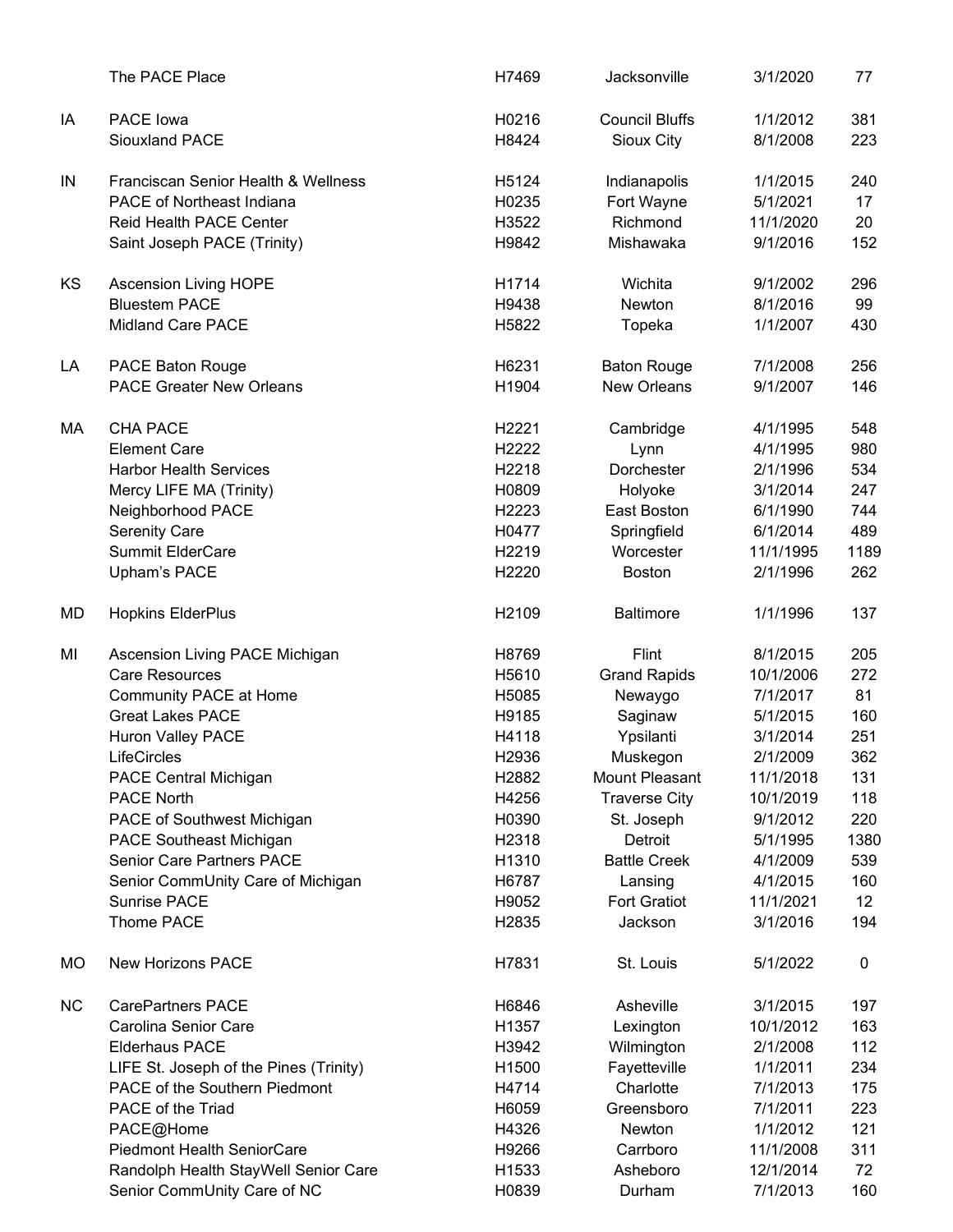|           | Senior Total Life Care                   | H4235             | Gastonia                 | 1/1/2014  | 224  |
|-----------|------------------------------------------|-------------------|--------------------------|-----------|------|
| ND.       | <b>Northland PACE</b>                    | H7195             | <b>Bismarck</b>          | 8/1/2008  | 179  |
| <b>NE</b> | PACE Nebraska                            | H7003             | Omaha                    | 5/1/2013  | 213  |
| <b>NJ</b> | <b>AtlantiCare LIFE Connection</b>       | H7619             | <b>Atlantic City</b>     | 11/1/2017 | 117  |
|           | Beacon of LIFE                           | H9323             | Oceanport                | 10/1/2015 | 196  |
|           | Inspira Health Network LIFE              | H6887             | Vineland                 | 8/1/2011  | 264  |
|           | LIFE St. Francis (Trinity)               | H1234             | Trenton                  | 4/1/2009  | 274  |
|           | Lutheran Senior Life at Jersey City      | H6371             | Jersey City              | 7/1/2010  | 125  |
|           | Trinity Health LIFE New Jersey (Trinity) | H3493             | Camden                   | 5/1/2009  | 175  |
| <b>NM</b> | InnovAge New Mexico PACE                 | H5213             | Albuquerque              | 2/1/1998  | 504  |
| NY        | <b>ArchCare Senior Life</b>              | H4393             | New York                 | 11/1/2009 | 681  |
|           | <b>Catholic Health LIFE</b>              | H1518             | <b>Buffalo</b>           | 11/1/2009 | 248  |
|           | CenterLight Healthcare                   | H3329             | <b>Bronx</b>             | 2/1/1992  | 3019 |
|           | Complete SeniorCare                      | H8777             | Niagara Falls            | 9/1/2011  | 113  |
|           | Eddy SeniorCare (Trinity)                | H3322             | Schenectady              | 10/1/1996 | 311  |
|           | ElderONE                                 | H3331             | Rochester                | 5/1/1992  | 710  |
|           | <b>Fallon Health Weinberg</b>            | H6596             | Amherst                  | 3/1/2016  | 129  |
|           | PACE CNY                                 | H3321             | North Syracuse           | 12/1/1997 | 504  |
|           | Total Senior Care, Inc.                  | H8800             | Olean                    | 2/1/2009  | 140  |
| OH        | McGregor PACE                            | H3613             | <b>Cleveland Heights</b> | 11/1/1997 | 604  |
| OK        | <b>Cherokee Elder Care</b>               | H4142             | Tahlequah                | 8/1/2008  | 212  |
|           | <b>LIFE PACE</b>                         | H6941             | Tulsa                    | 1/1/2015  | 217  |
|           | Valir PACE                               | H7114             | Oklahoma City            | 1/1/2015  | 273  |
| <b>OR</b> | <b>AllCare PACE</b>                      | H0247             | <b>Grants Pass</b>       | 3/1/2021  | 37   |
|           | Providence ElderPlace PACE Oregon        | H3809             | Portland                 | 6/1/1990  | 1685 |
| PA        | <b>Albright LIFE</b>                     | H9068             | Williamsport             | 1/1/2012  | 186  |
|           | <b>Community LIFE</b>                    | H3917             | Pittsburgh               | 3/1/2000  | 744  |
|           | InnovAge Pennsylvania LIFE               | H9830             | Philadelphia             | 4/1/2007  | 738  |
|           | <b>LIFE Armstrong County</b>             | H6188             | Kittanning               | 4/1/2015  | 88   |
|           | <b>LIFE Beaver County</b>                | H7660             | Aliquippa                | 3/1/2013  | 464  |
|           | <b>LIFE Butler County</b>                | H3060             | <b>Butler</b>            | 9/1/2008  | 183  |
|           | <b>LIFE Geisinger</b>                    | H2064             | Danville                 | 1/1/2006  | 352  |
|           | <b>LIFE NWPA</b>                         | H4999             | Erie                     | 11/1/2013 | 492  |
|           | <b>LIFE Pittsburgh</b>                   | H3918             | Pittsburgh               | 2/1/1999  | 559  |
|           | LIFE St. Mary (Trinity)                  | H6551             | Langhorne                | 3/1/2010  | 252  |
|           | Mercy LIFE - West Philadelphia (Trinity) | H3908             | Philadelphia             | 10/1/1998 | 400  |
|           | Mercy LIFE PA (Trinity)                  | H3919             | Philadelphia             | 10/1/1998 | 828  |
|           | SeniorLIFE Ebensburg                     | H5902             | Ebensburg                | 5/1/2011  | 465  |
|           | SeniorLIFE Greensburg                    | H2937             | Greensburg               | 2/1/2013  | 221  |
|           | SeniorLIFE Johnstown                     | H3925             | Johnstown                | 1/1/2006  | 223  |
|           | SeniorLIFE Lehigh Valley                 | H5978             | <b>Bethlehem</b>         | 2/1/2009  | 431  |
|           | SeniorLIFE Washington                    | H2992             | Washington               | 12/1/2009 | 660  |
|           | SeniorLIFE York                          | H0819             | York                     | 4/1/2010  | 266  |
|           | SpiriTrust Lutheran LIFE                 | H <sub>2537</sub> | Chambersburg             | 11/1/2008 | 81   |
| RI        | PACE Organization of Rhode Island        | H4105             | Providence               | 12/1/2005 | 358  |